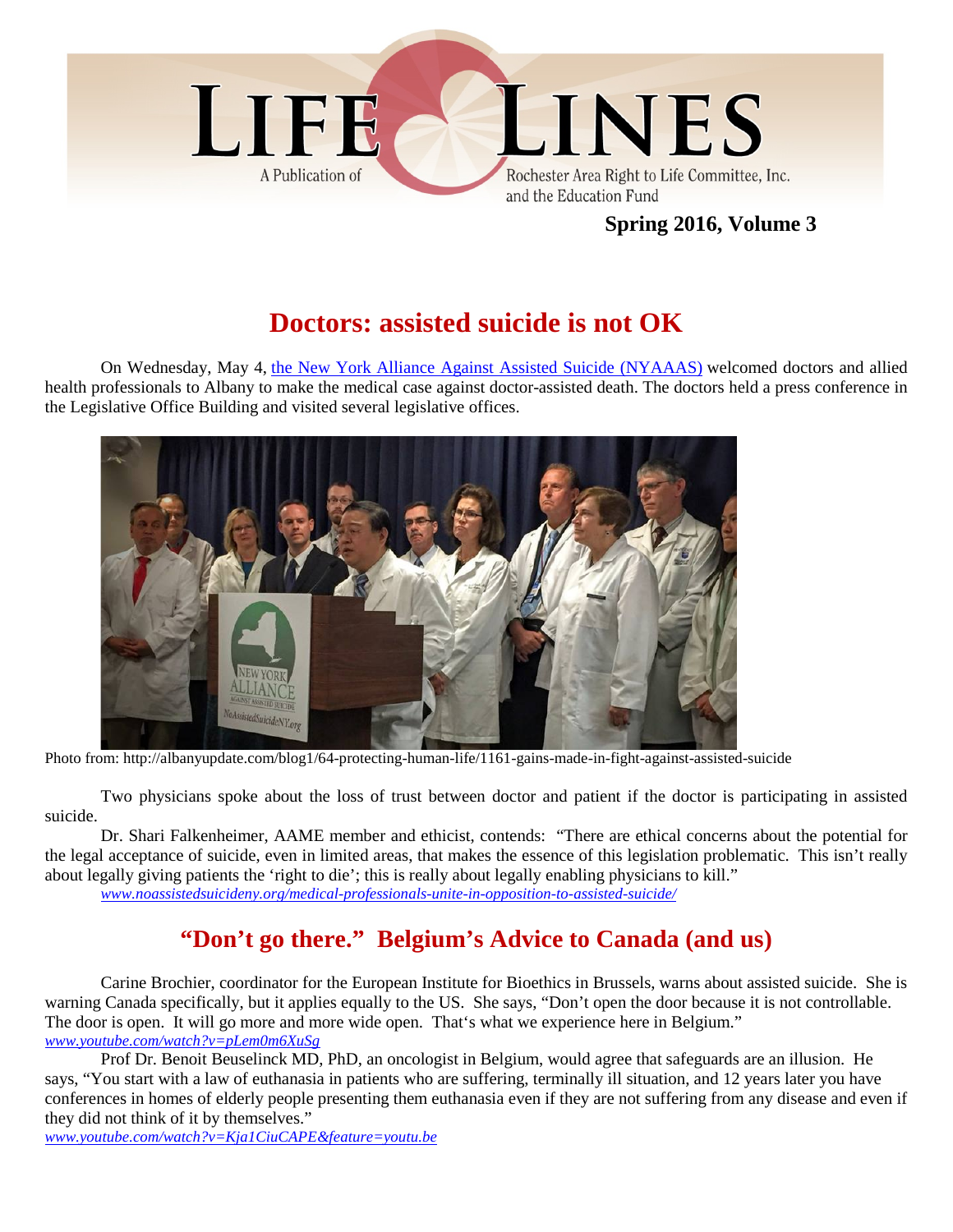# **Birthday party for a child never born**

"On our way to a sixteenth birthday celebration for a child who was never born. And that, my friends, is what

abortion does to a woman's heart even 16 years after the fact. Thus, the woman hosting the event is your proverbial 'abortion exception,' having been raped and impregnated at age 13 and forced to abort by the adults in her life. Abortion didn't mend what happened to her, it just added an



even greater degree of violence to an already violent circumstance and removed one thing that may have brought peace, joy and purpose to what had happened to her, and that is the life of a beautiful baby. Today we will celebrate the life that never was and what could have been."

*Sandy Arena's post on Facebook 4/3/2016, used with permission*

## **"Victims and Victors"**

Rape is an awful assault. The rapist intends to do something hateful to cause pain for his victim. Many women who become pregnant as a result and who carry through with the pregnancy feel that they, not the rapist, are the victors. The rapist intended them to be helpless victims, but out of the awful experience came a beautiful child to love.

As one woman, Mary Murray, said, "I thank God for the strength He gave me to go through the bad times and for all of the joy in the good times. I will never regret that I chose to give life to my daughter." (See book reference at right.)

## **Abortion claims two suicide victims**

Two young women in the news recently killed themselves following their abortions. This is not unusual, but the fact that the media acknowledged the connection is.

Jade Rees, 21, had had the abortion after she broke up with the child's father. She had been struggling with eating disorders and depression, and killed herself.

Popular sentiment would recommend an abortion for someone already struggling with such issues, but this outcome reflects the more sobering data that says someone who already has issues is likely to have problems coping with after-effects of abortion.

India's Bollywood actress Pratyusha Banerjee made the news when she allegedly hanged herself in her home. She made the news again when interviews with her boyfriend indicated that she had aborted their child a few days before her death. Their relationship was said to be "troubled."

*www.metro.co.uk/2016/04/04/mum-played-ed-sheerans-smallbump-before-she-killed-herself-after-having-an-abortion-5793744/*

*www.indiatoday.intoday.in/story/pratyusha-banerjee-waspregnant-and-had-abortion-days-before-her-death-saydoctors/1/646106.html*

Authors Makimaa, Sobie, and Reardon have a lot to say in their study/book "Victims and Victors: Speaking Out About Their Pregnancies, Abortions, and Children Resulting from Sexual Assault." *www.amazon.com/Victims-Victors-Pregnancies-Abortions-Resulting/dp/0964895714*

## **"When you buy suicide, you get involuntary euthanasia free"**

At the pro-life Assisted Suicide Conference in February, one presenter, lawyer Burke Balch, said, "When you buy suicide, you get involuntary euthanasia free!" Translation: When you pass legislation for assisted suicide, court cases will push the issue the rest of the way.

On the topic of refusal of medical treatment, here's how the US went from voluntary ("I want") to nonvoluntary ("I'm sure he wants") to involuntary ("his wishes don't count").

- Voluntary: It is acknowledged that a patient can legitimately refuse treatment.
- Nonvoluntary: The case of Karen Ann Quinlan allowed surrogates to refuse a ventilator for her.
- Involuntary: The case of Helga Wanglie, on a ventilator which the hospital, strenuously opposed by the family, sued to be allowed to turn off. The judge turned the decision over to a conservator, regardless of the objections of the family.

Balch pointed out that the same process has occurred for food and fluids and is in progress for assisted suicide and euthanasia. For instance, we could go from legal assisted suicide (the patient takes the lethal dose) to euthanasia (a doctor injects a lethal dose) in one court case in states that have legalized assisted suicide.

*Life-Lines, published 4 times per year by Rochester Area Right to Life at 675 Ling Road, Suite 3, Rochester, NY 14612 Telephone: 585-621-4690 United Way ID #1087 RARTL@righttoliferoch.org www.righttoliferoch.org. RARTL is a single-issue, nonsectarian, pro-life organization that focuses on abortion, infanticide, and euthanasia, which are all immediate threats to innocent human life.*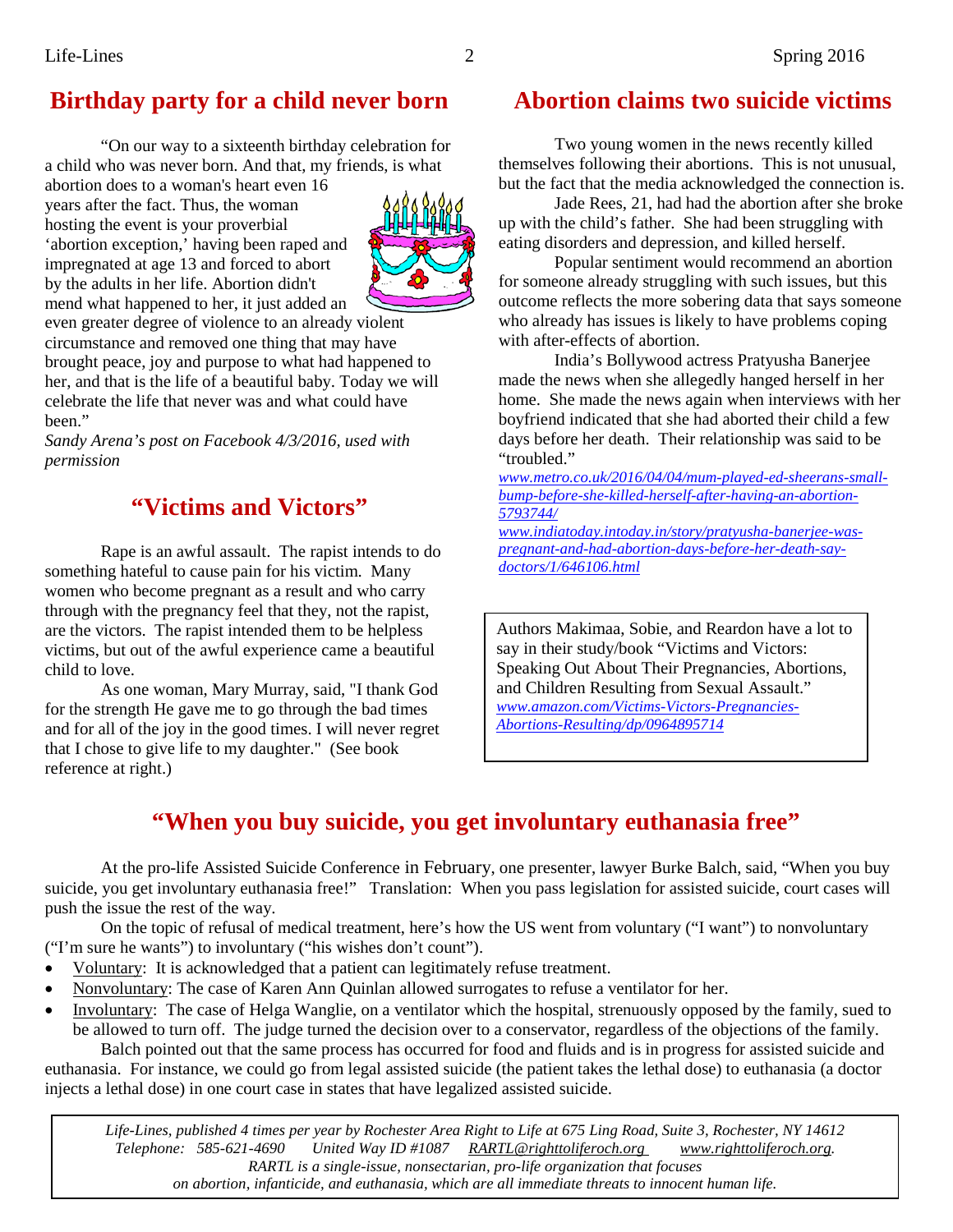## **Assisted suicide bills in NYS**

Two separate assisted suicide bills have now been combined into one called the "Medical Aid in Dying Act," producing duplicate bills in the Assembly and Senate. The sponsors, Sen. Diane Savino and Assemblywoman Amy Paulin, see this as progress towards action on the bill. The press conference they called was attended by assisted suicide supporters wearing yellow shirts; and their opposition, in the disability group, in fuchsia shirts that said "not dead yet."

Members of the disability group carried signs saying "assisted suicide is disability discrimination." Savino commented that the disabled "feel this is an effort to devalue them as humans," which she says is not true. Those in the disability groups point to a long history of devaluing the disabled. Such devaluation may not be Savino's intent, but it is likely to be a result of this legislation if it passes.

The bills are A10059 and S7579 in the Assembly and Senate, respectively. *www.capitalnewyork.com/article/albany/2016/05/8598801/lawmakers-announce-omnibus-aid-dying-bill www.nystateofpolitics.com/2016/05/aid-in-dying-legislation-combined/*

## **Advocacy for those in danger of assisted suicide**

Our opponents are busy. They have been lobbying legislators and doing presentations to the public. For instance, there was a recent presentation at Harley School on end-of-life issues and legislation. Our side was not scheduled to be represented.

Please call/e-mail your legislators in Albany and let them know you want them to vote against assisted suicide. We know they have heard from the other side – let them hear from you, too. If you need help identifying your legislators, call Pat at the office (585) 621-4690 and she will help you.

## **Would your group like to become better informed on the assisted suicide issue in NY?**

Video recordings were made of the pro-life Assisted Suicide Conference in February, organized by Judge Bill Polito, President of The St. Thomas More Lawyers Guild. Those recordings are now available for presentations to interested groups. For each presentation, there will be someone present who can answer questions on the issue after the video.



To schedule a presentation at your convenience, contact Judge Polito through RARTL by calling (585) 621-4690 and leaving your contact information.

## **Canada conflict in assisted death bill**

The Canadian federal government needed to write regulations after the Supreme Court threw out the Canadian prohibition on assisted death. The Court defined the right to assisted death very, very liberally, to a chorus of pro-life and disability group objections.

The government has now written regulations that Provincial Health Minister Eric Hoskins and Attorney General Madeleine Meilleur call "a balanced approach," one that they say has safeguards for the process.

However, the Ontario College of Physicians and Surgeons points out that these safeguards are stringent and will prevent many patients from availing themselves of the process.

*"... I am one of the expendable. God help me if I despair. Suicide prevention will be withheld from me. Assisted suicide will be offered instead. I meet all the criteria to be euthanized if there's nobody to defend me at a point when I cannot defend myself."* Mark Pickup, Canadian, disabled by MS

Mark Pickup, living in a wheelchair because of long-term multiple sclerosis, has spoken often against assisted suicide. He recently said, "... It is actually regression to a Dark Age where life is expendable. I am one of the expendable. God help me if I despair. Suicide prevention will be withheld from me. Assisted suicide will be offered instead. I meet all the criteria to be euthanized if there's nobody to defend me at a point when I cannot defend myself." *www.therecord.com/news-story/6547916-ontario-backs-assisted-death-bill-but-medical-regulatory-body-disagrees www.humanlifematters.org/ Thursday, May 5, 2016 "I'm one of Canada's expendable"*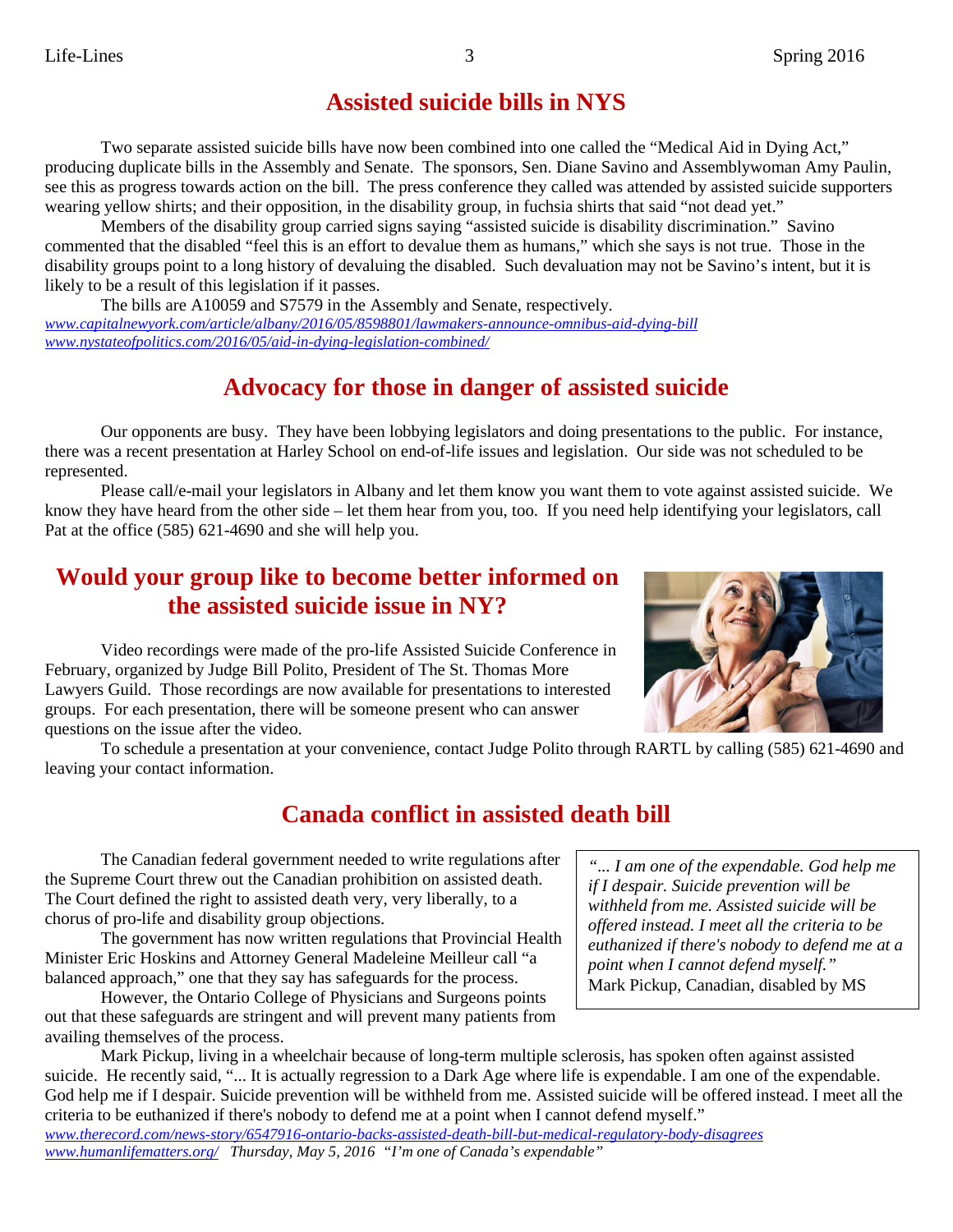# **Congratulations to Oratorical Contestants**



The RARTL Oratorical Contest for high school juniors and seniors was held April 9 at the Irondequoit public library.

First, second, and third place winners, respectively were: Kimberly Hatfalvi, Nathanael Sniatecki, and Jonathan Giesy.

Two younger students, Eli Farwell and Deja Christina Simmons, gave their talks for practice. All the students gave excellent speeches. In addition, each student offered an original thought-provoking point of view or nugget of information, so we all learned something.

Thanks to the students who worked hard on their presentations, all the parents who helped the students to prepare, the judges, and the RARTL volunteers. Thanks also to the Irondequoit public library, which provided a wonderful space for the contest.

# **Britain's polite pro-lifers belie buffer zone "need"**

Britain's abortion industry wants buffer zones like those in many locations in the US to theoretically prevent prolifers from harassing women and staff.

At a recent hearing, the Secretary of State for Health was asked how many complaints they had received from NHS staff about being harassed by protesters. The answer: none.

Pro-life organization SPUC has commented on the number of cases in which young women have committed suicide shortly after an abortion. SPUC notes that some of these women were surely being pressured into their "decision." SPUC wonders, too, if someone had been there that day to offer help, would those women and their children be alive today? *www.spuc.org.uk/news/news-stories/2016/april/health-minister-reveals-how-many-nhs-staff-have-complained-about-pro-life-protesters*

## **Simon's Law – for parental empowerment**



Simon's Law in Missouri is working its way through the legislature. Simon Crosier was a little boy who lived only 88 days. He was born with Trisomy 18, a condition that is always fatal but sometimes allows survival to a year or more. His family adored him. When he died, the family was heartbroken, but their heartache turned to anger when they discovered what the doctors had been doing.

The family said that the doctor put a DNR (Do Not Resuscitate) order on Simon's chart without the parents' permission or knowledge. Furthermore, although Sheryl, his mother, thought they were trying to build him up for possible brain surgery, they found out later that he had received only "comfort feedings" through a tube in his nose, so a build-up was not really planned.

According to a pharmacist friend, the administration of Adivan, which is "known to suppress breathing," probably did not help Simon's apnea.

All in all, the "Crosiers believe the doctor's orders expedited Simon's death." They intend to prevent this from happening to another child. Simon's Law would preserve parental rights, providing for parental permission or at least consultation in medical decisions that need to be made. Similar legislation has been introduced in Kansas. *www.lakeexpo.com/news/lake\_news/doctors-issued-a-do-not-resuscitate-for-a-newborn-without/article\_719914c0-dff4-11e5-ab08- 8b21f9c41fe9.html*

# **United Methodist Church withdraws from abortion advocate organization**

The General Board of Church and Society and the United Methodist Women were members of the Religious Coalition for Reproductive Choice, a religious-based group that advocates for abortion consistently.

By a vote of 425 – 268, the United Methodist General Conference decided that their two entities who were members of RCRC were to withdraw, "stating that RCRC's advocacy often directly contradicts The United Methodist Church's Social Principles on abortion, but it still uses the UMC name."

*www.unitedmethodistreporter.com/2016/05/19/general-conference-votes-to-withdraw-from-religious-coalition-for-reproductive-choice/*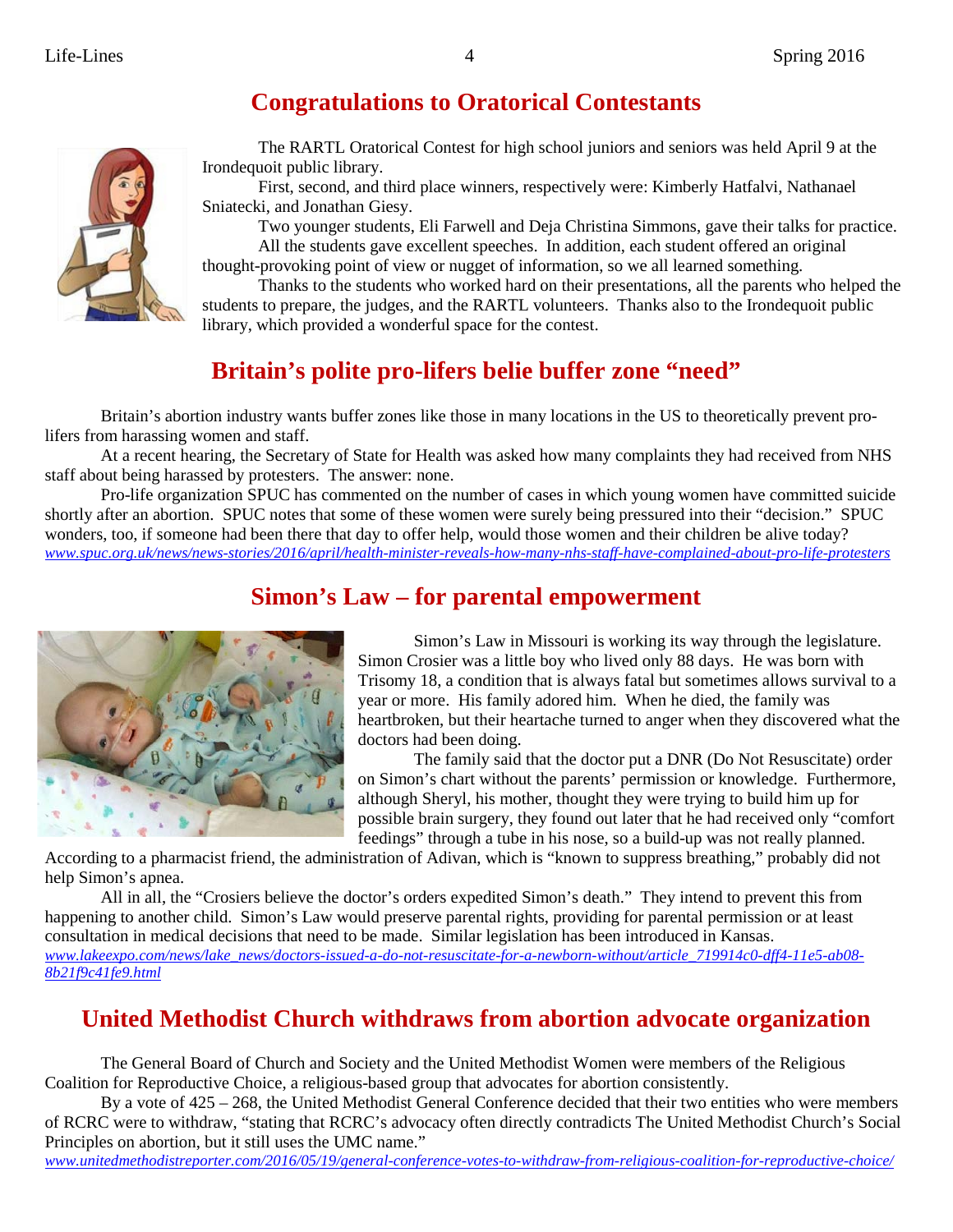# **RARTL's H U G E**



# Weather-proof!

# **GARAGE SALE**

## *ANNUNCIATION CHURCH*

(St. Frances Xavier Cabrini Parish at Annunciation Church) *1754 Norton Street Rochester 14609 (between Goodman and Waring Streets)*

### *August 10 - 13 Wednesday through Saturday 10-6 W Th F and 9-12 Sat.*

*We're inside, so if it's raining come and shop anyway.*



# **Garage Sale Volunteer Schedule**

**Setup tasks will be done Monday and Tuesday**, August 8 and 9. Hours will vary.

**The sale opens Wednesday, August 10.** Sale hours: 10 AM – 6 PM Wednesday, Thursday, and Friday 9 AM – **12 NOON** Saturday, August 13

#### **Takedown and cleanup**

12 noon – 3 PM Boxing, bagging, and carrying.

We will have tasks for people who can carry items and for people who need to sit a lot. Whatever you can do, there is a place for you. If you are available, even for just an hour or two, we would appreciate the gift of your time.

To volunteer, please call Pat Dawes at the office at 621-4690

# **Clearing out the attic???**

We would be most grateful for your gently-used donations for the garage sale. All donations are tax deductible. Please ask for a signed donation form.

Sorry, we can't take: printers (they never sell), big old TVs (do not sell / cost \$20 to recycle), and cribs (too many regulations).

For the last two years there has been little demand for adult clothing, but a lot of demand for purses, shoes, and children's clothes.

If you have any questions, please call Marylee Wilk at 342-1177 or the Rochester Area Right to Life Education Fund Office at 621-4690.



RARTL just got these two lovely banners. They're 8 ft. wide and 4 ft. high, on tough plastic



with grommets on the edges. Suitable for indoor or outdoor use, they are available for loan to any pro-life organization or individual that has a good use for them! Call Pat at 621-4690 for questions or to schedule.

## **NY religious entities nix abortion coverage, sue NY state**

Several NY State religious entities including the First Bible Baptist Church in Rochester have brought suit against the New York Department of Financial Services and multiple insurance companies over deceptive language in policies. They say that the deceptive language disguised the fact that the policies paid for abortion.

The religious entities say that they are not required to pay for abortion and should not have been tricked into paying it in the past.

*www.christiannews.net/2016/05/18/new-york-religious-groupssue-over-requirement-to-provide-employee-abortion-coverage/*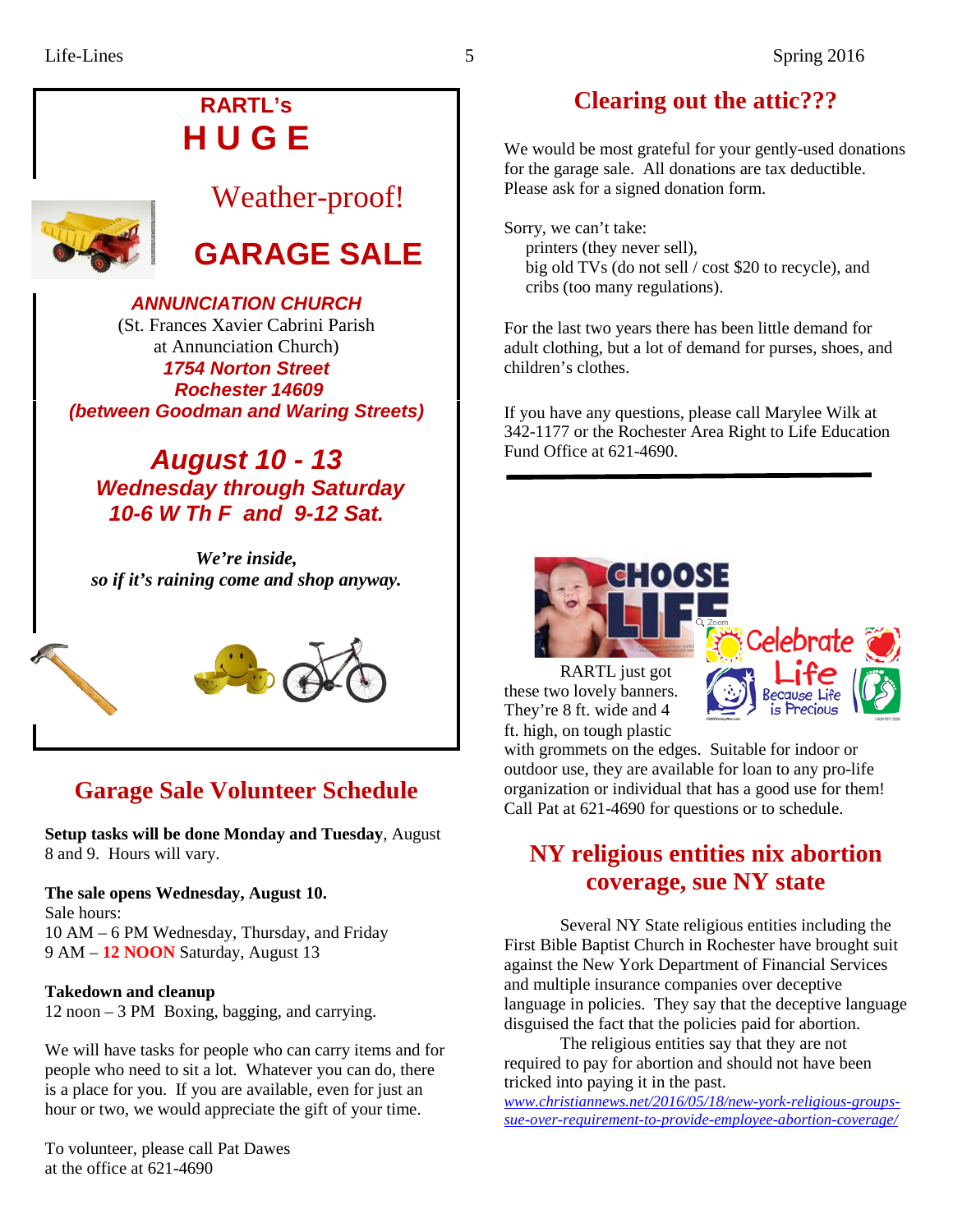## **China aborts 13, no, it's 23 million babies per year**

China reports 13 million abortions per year. However, recent news releases from China and a State Department report suggest that this number is unrealistically low. The 13 million represents only the abortions done in state-run facilities. The State Department estimates that an additional 10 million occur in nongovernmental facilities, which makes the total 23 million.

According to Reggie Littlejohn, president of Women's Rights Without Frontiers, "The population of the United States is about 320 million, with about 1 million abortions per year. The population of China is almost 1.4 billion, with about 23 million abortions per year. Therefore, with four times the population of the United States, China has 23 times the number of abortions."

China's coercive abortion policies have continued unabated.

*www.chinadaily.com.cn/china/2015- 01/27/content\_19412949.htm www.womensrightswithoutfrontiers.org/blog/?p=2197*

## **British March saves baby**

In 2015, Sophie had an appointment for an abortion. But shortly before that day, she "happened to stumble across" the March for Life in Birmingham, England. She spent the rest of the day with the marchers, then went home and cancelled her appointment. This year she was back at the March, as one of the speakers, with baby Riley. She said, ""Riley is here because of all of you. Thank you so much!"

*www.spuc.org.uk/news/news-stories/2016/may/she-was-goingto-have-an-abortion-then-she-walked-right-into-the-march-forlife*

## **Angry midwives in Britain**

An extension of a chronic conflict of interest for many midwives has stirred up a membership backlash. Britain's Royal College of Midwives has recently advocated to extend abortion rights for any reason and up to birth. However, in a letter signed by 200 angry members, members are calling this "utterly unacceptable" and questioning why members were not consulted.

A partial answer may be that in 2014 Cathy Warwick, who is the RCM's Chief Executive and General Secretary, became the chair of the abortion provider British Pregnancy Advisory Service after having been on the BPAS board for five years. BPAS is one of Britain's largest abortion providers, according to SPUC.

In a 2014 court decision, two senior midwives were denied the right to refuse to participate in abortions. *www.spuc.org.uk/news/news-stories/2016/may/horror-asmidwives-chief-announces-she-will-lobby-for-abortion-up-tobirth*

## **Reprieve for Little Sisters of the Poor**

The Little Sisters did not win in the Supreme Court in their refusal to support contraception, but they did not lose, either. SCOTUS vacated the prior decisions and sent the case back to the lower courts for reconsideration of religious freedom and the government's role. The Sisters are protected at this point from the crushing fines the administration was attempting to impose on them.

An article by Eugene Volokh, in which he queried Stanford law professor Michael McConnell, favored the Sisters. Their opinion was that "the decision was basically a quiet, face-saving, non-precedent-setting defeat for the government."

*www.washingtonpost.com/news/volokh-*

*conspiracy/wp/2016/05/17/prof-michael-mcconnell-on-zubik-vburwell-yesterdays-supreme-court-rfra-contraceptive-decision/*

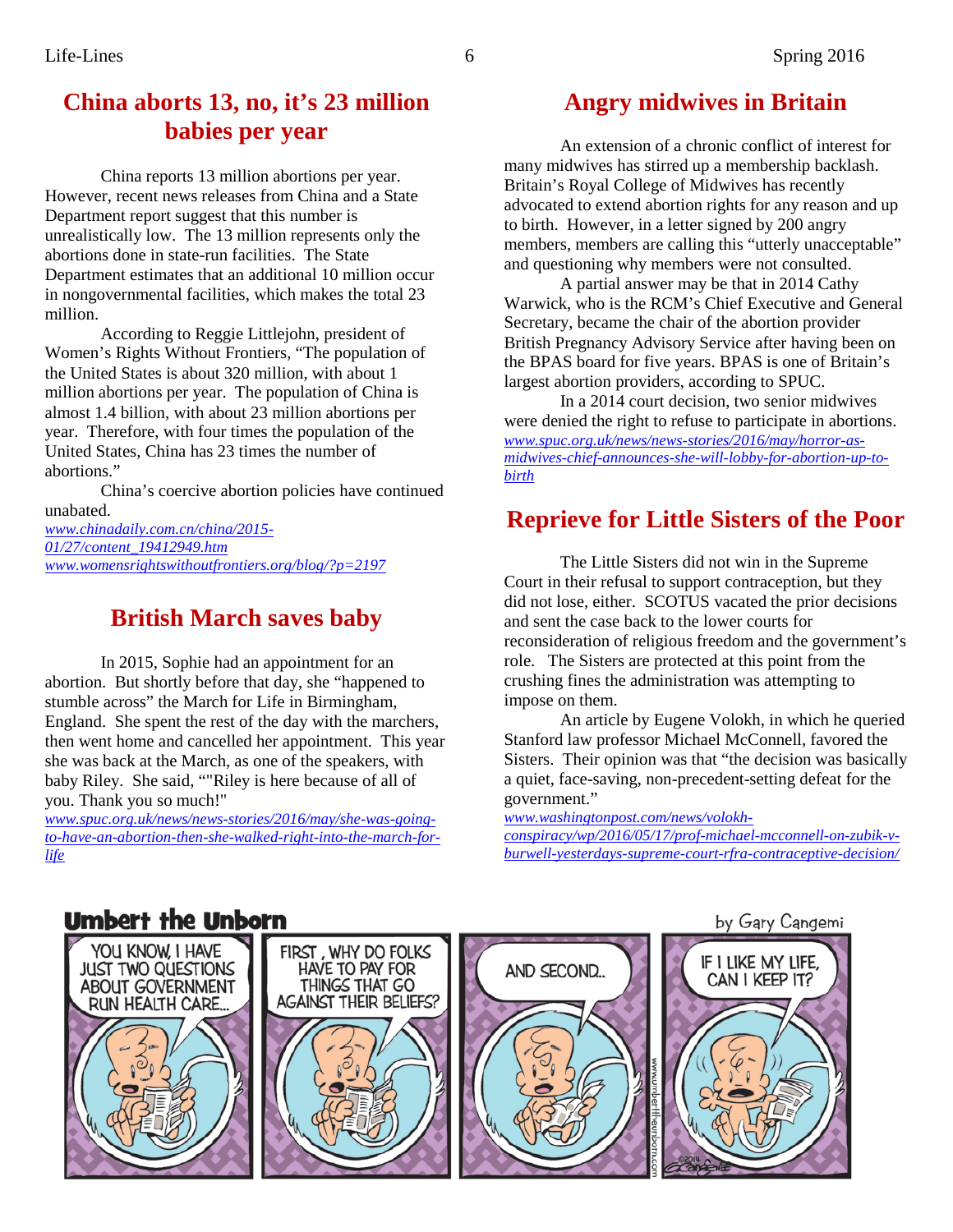#### *Suggested prayers*

*Please become a prayer partner. Spend 5-10 minutes daily in prayer about life issues to provide a 24-hour prayer shield over our area. Join in the following monthly prayer themes:* **May**: That abortion will be revealed as the horror it is, so that eyes, especially of those in government, will be opened and our representatives will take action. **June**: That God's protection surrounds our persecuted brothers and sisters who live in nations that abhor Christianity and do not value life. May He open his loving arms to today's martyrs. **July**: That our state representatives, who champion life in all its seasons, stand firm against the assisted suicide bill. "I am sending you out like sheep among wolves.

Therefore be as shrewd as snakes and as innocent as doves." Matthew 10:16

**August**: That parents have the courage to teach their children to respect all human life as God's masterpiece of creation, so the next generation will be armed to carry on this battle.



#### **In Memory**

**Anita Camardo** by Pat Dawes

**Dr. John D'Souza**

**Patricia Li** by Dr. and Mrs. Thomas Sweeney

#### **In Prayer**



**Dcn. Tom Beck Bob Dorscheid Jim Garrity**

#### **Congratulations**

**Fred Amato** named the William E. Selke Senior Citizen of the Year by the Greece Chamber of Commerce



## **Life-Lines Subscription**

Would you like a subscription to Life-Lines? We can send it to you on paper or via e-mail. Please call (585- 621-4690) or e-mail (RARTL@righttoliferoch.org) with your contact information. We need your name and street address and, if you would like it e-mailed, your e-mail address. There is no charge for a subscription, although donations are gratefully accepted.

#### **RTL MEMORIAL / HONOR TRIBUTE**

*You are welcome to remember an event/achievement or a deceased loved one with a memorial/honor/tribute, taxdeductible donation to the RARTL Education Fund. A card in your name will be sent to the family/person you designate; contribution amount is confidential.* Mail form & check payable to RARTL Education Fund to RARTL; 675 Ling Road; Suite 3; Rochester, NY 14612

Enclosed is gift of \$\_\_\_\_\_\_\_\_\_\_ in memory/honor

Of/for \_\_\_\_\_\_\_\_\_\_\_\_\_\_\_\_\_\_\_\_\_\_\_\_\_\_\_\_\_\_\_\_\_\_\_\_\_\_\_\_\_\_\_\_\_\_\_\_\_\_\_  $(occasion)$ 

My/our name

Address\_\_\_\_\_\_\_\_\_\_\_\_\_\_\_\_\_\_\_\_\_\_\_\_\_\_\_\_\_\_\_\_\_\_\_\_\_\_\_\_\_\_\_\_\_\_\_\_\_\_

City State

Zip Phone

Please notify

Address\_\_\_\_\_\_\_\_\_\_\_\_\_\_\_\_\_\_\_\_\_\_\_\_\_\_\_\_\_\_\_\_\_\_\_\_\_\_\_\_\_\_\_\_\_\_\_\_\_\_\_

 $City$   $City$   $Zip$   $St.$   $Zip$ 

### **Events of interest to pro-lifers**

**Thursday – Saturday, July 7 – 9 National Right to Life Convention**, Herndon, VA www.nrlconvention.com/

**Wednesday – Saturday, August 10 – 13 RARTL's garage sale.** Details page 5.

**Friday – Sunday, July 29 – 31 Camp Esther** in Utica, NY. Weekend boot camp for committed pro-life teens. Help available with registration fees – inquire for details. Call New York State Right to Life at 518-434- 1293 to register.

**September 28 40 Days for Life fall campaign** begins. Mark your calendar! (Ends Nov.6)

**Monday, October 17 Kristan Hawkins** of Students for Life of America, Roberts Wesleyan College, Hoyt Hall. For more info, call Kelly Fasoldt, 594-6113, Administrative Assistant, Fasoldt\_Kelly@roberts.edu

**Wednesday, October 19 RARTL Annual Meeting** at Our Mother of Sorrows Church on Long Pond Rd. Supper and speaker – come one, come all!

#### **Psssst!**

**Don't forget to call your legislators in Albany to remind them that you oppose assisted suicide.**